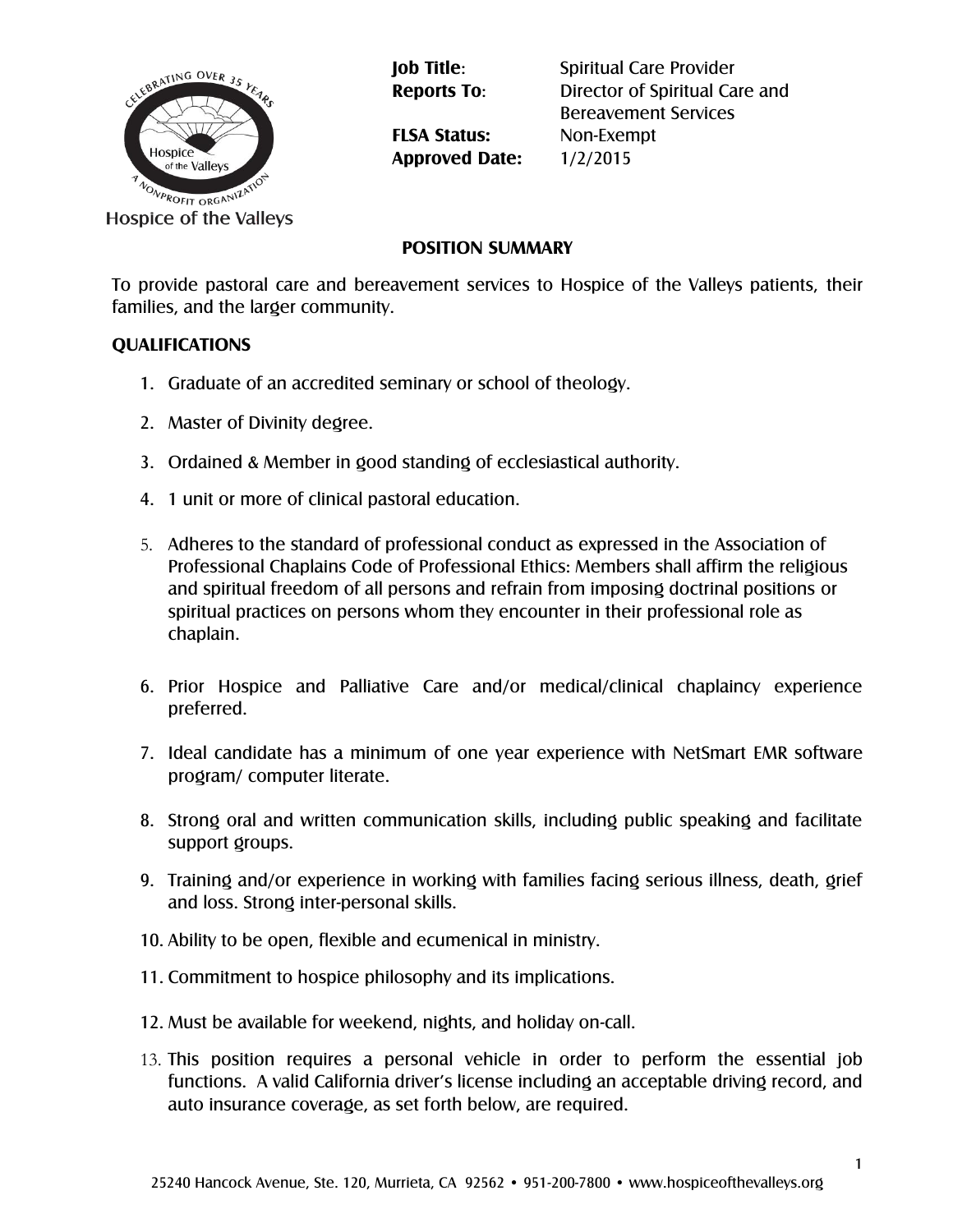## Definition of Acceptable Driving Record

- No more than three moving violations or more than one chargeable accident during the past 36 months, and
- No major convictions (driving under the influence of alcohol or drugs, reckless driving, etc.) within the past seven years, and
- No license suspensions or revocations within the past seven years.

## Vehicle Insurance Requirements

- \$10,000 property damage and a minimum of \$100,000/\$300,000 bodily injury coverage.
- Drivers are required to provide Hospice of the Valleys with a copy of their automobile insurance declaration page indicating proof of property and liability coverage prior to employment and ongoing with each policy renewal period.

**ESSENTIAL DUTIES AND RESPONSIBILITIES**: include the following non-inclusive list. Other duties may be assigned. Nothing in this job description restricts management's right to assign or reassign duties to this job at anytime. All duties are to be performed in compliance with applicable laws, regulations, and Hospice of the Valleys policies and procedures.

- 1. Acts within the context of the Interdisciplinary Team to provide 'best practice' direct spiritual care to Hospice of the Valleys patients and their families, and the community at large.
- 2. Act as a liaison to patient/family's clergy or spiritual advisor, as well as to HOV and faith communities.
- 3. Provides education and support to faith communities, referring facilities, and other community partners.
- 4. Represents HOV by attending and participating in a variety of spiritual and religious community groups and meetings to raise awareness of hospice, market HOV programs and services and to meet community spiritual needs.
- 5. Coordinates and participates in community events i.e. funerals, memorial services, and special services.
- 6. Coordinates Hospice of the Valleys SC dept. programs with those of area hospitals and churches in relation to hospice patients and families.
- 7. Complies with all State and Federal regulatory mandates, including maintenance of accurate, thorough, detailed professional records on a timely and comprehensive basis.
- 8. Accept other assignments as required.